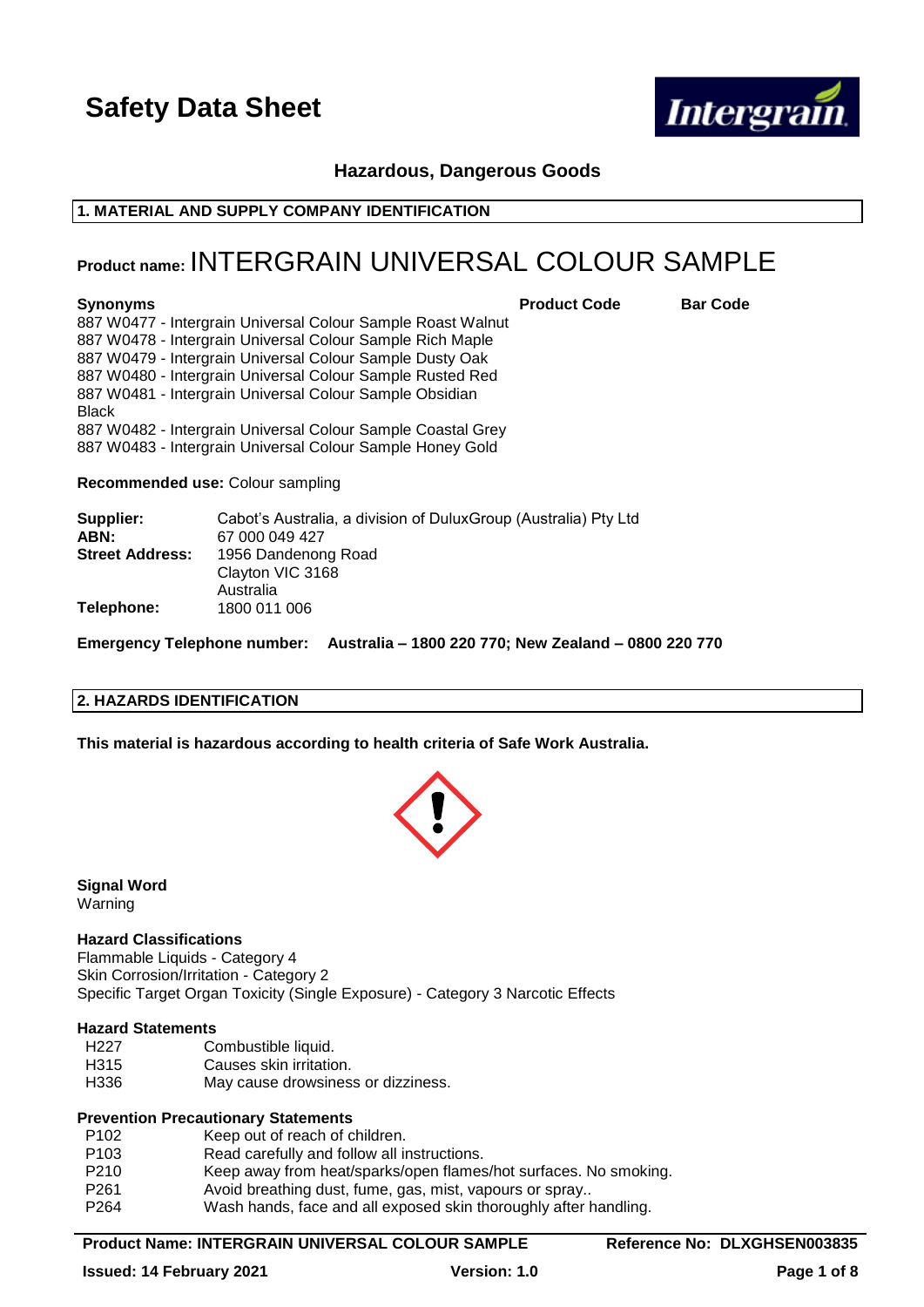

| P <sub>271</sub> | Use only outdoors or in a well-ventilated area.                                                      |
|------------------|------------------------------------------------------------------------------------------------------|
| P280             | Wear protective gloves/protective clothing including eye/face protection and suitable<br>respirator. |

### **Response Precautionary Statements**

| P <sub>101</sub> | If medical advice is needed, have product container or label at hand.      |
|------------------|----------------------------------------------------------------------------|
| P302+P352        | IF ON SKIN: Wash with plenty of water and soap.                            |
| P304+P340        | IF INHALED: Remove person to fresh air and keep comfortable for breathing. |
| P312             | Call a POISON CENTER/doctor if you feel unwell.                            |
| P332+P313        | If skin irritation occurs: Get medical advice/attention.                   |
| P362+P364        | Take off contaminated clothing and wash it before reuse                    |

### **Storage Precautionary Statements**

| P403+P233 | Store in a well-ventilated place. Keep container tightly closed. |
|-----------|------------------------------------------------------------------|
| P403+P235 | Store in a well-ventilated place. Keep cool.                     |
| P405      | Store locked up.                                                 |

### **Disposal Precautionary Statement**

P501 Dispose of contents/container in accordance with local, regional, national and international regulations.

**Poison Schedule:** Not Applicable

### **DANGEROUS GOOD CLASSIFICATION**

Classified as Dangerous Goods by the criteria of the "Australian Code for the Transport of Dangerous Goods by Road & Rail" and the "New Zealand NZS5433: Transport of Dangerous Goods on Land".

#### **Dangerous Goods Class:** 9

Australian Special Provisions; AU01: Environmentally Hazardous Substances meeting the description of UN 3077 or UN 3082 are not subject to this Code (ADG 07) when transported by road or rail in;

- (a) packagings that do not incorporate a receptacle exceeding 500 Kg (L); or
- (b) IBCs.

Classified as a C1 (COMBUSTIBLE LIQUID) for the purpose of storage and handling, in accordance with the requirements of AS 1940. Refer to State Regulations for storage and transport requirements.

| CAS NO     | <b>PROPORTION</b>                   |
|------------|-------------------------------------|
| 64742-47-8 | $30 - 60$ % (w/w)<br><b>Balance</b> |
|            | 100%                                |
|            |                                     |

## **4. FIRST AID MEASURES**

If poisoning occurs, contact a doctor or Poisons Information Centre (Phone Australia 131 126, New Zealand 0800 764 766).

**Inhalation:** Remove victim from exposure - avoid becoming a casualty. Remove contaminated clothing and loosen remaining clothing. Allow patient to assume most comfortable position and keep warm. Keep at rest until fully recovered. Seek medical advice if effects persist.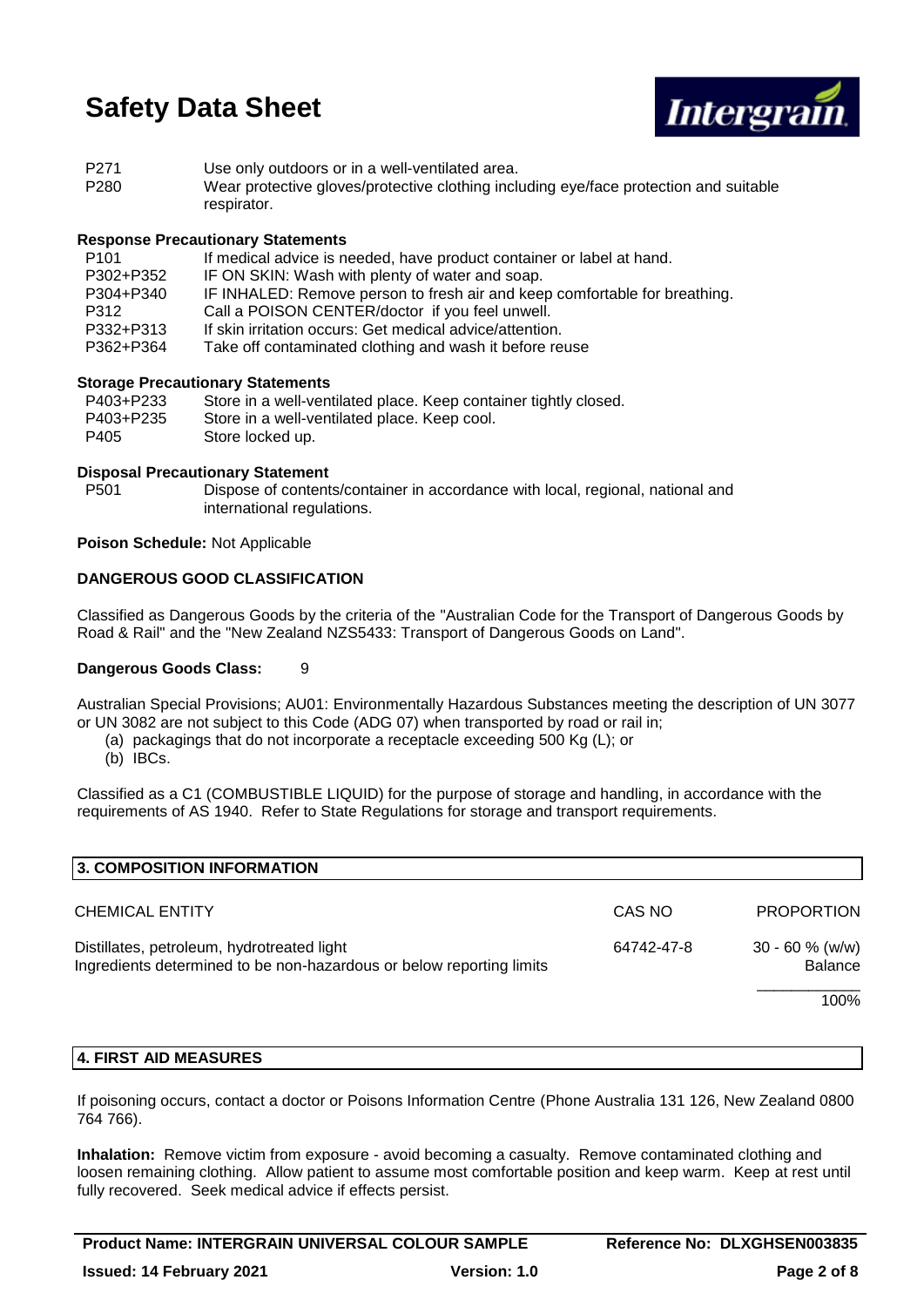

**Skin Contact:** If skin or hair contact occurs, immediately remove contaminated clothing and flush skin and hair with running water. Continue flushing with water until advised to stop by the Poisons Information Centre or a Doctor; or for 15 minutes and transport to Doctor or Hospital. For gross contamination, immediately drench with water and remove clothing. Continue to flush skin and hair with plenty of water (and soap if material is insoluble). For skin burns, cover with a clean, dry dressing until medical help is available. If blistering occurs, do NOT break blisters. If swelling, redness, blistering, or irritation occurs seek medical assistance.

**Eye contact:** If in eyes wash out immediately with water. In all cases of eye contamination it is a sensible precaution to seek medical advice.

**Ingestion:** Rinse mouth with water. If swallowed, do NOT induce vomiting. Give a glass of water to drink. Never give anything by the mouth to an unconscious patient. If vomiting occurs give further water. Seek medical advice.

**PPE for First Aiders:** Wear safety shoes, overalls, gloves, safety glasses. Available information suggests that gloves made from nitrile rubber should be suitable for intermittent contact. However, due to variations in glove construction and local conditions, the user should make a final assessment. Always wash hands before smoking, eating, drinking or using the toilet. Wash contaminated clothing and other protective equipment before storing or re-using.

**Notes to physician:** Treat symptomatically.

#### **5. FIRE FIGHTING MEASURES**

#### **Hazchem Code:** •3Z

**Suitable extinguishing media:** If material is involved in a fire use alcohol resistant foam or dry agent (carbon dioxide, dry chemical powder).

**Specific hazards:** Combustible liquid.

**Fire fighting further advice:** On burning or decomposing may emit toxic fumes. Fire fighters to wear selfcontained breathing apparatus and suitable protective clothing if risk of exposure to vapour or products of combustion or decomposition.

## **6. ACCIDENTAL RELEASE MEASURES**

#### **SMALL SPILLS**

Wear protective equipment to prevent skin and eye contamination. Avoid inhalation of vapours or dust. Wipe up with absorbent (clean rag or paper towels). Collect and seal in properly labelled containers or drums for disposal.

#### **LARGE SPILLS**

If safe to do so, shut off all possible sources of ignition. Clear area of all unprotected personnel. Slippery when spilt. Avoid accidents, clean up immediately. Wear protective equipment to prevent skin and eye contamination and the inhalation of vapours. Work up wind or increase ventilation. Contain - prevent run off into drains and waterways. Use absorbent (soil, sand or other inert material). Use a spark-free shovel. Collect and seal in properly labelled containers or drums for disposal. If contamination of crops, sewers or waterways has occurred advise local emergency services.

#### **Dangerous Goods - Initial Emergency Response Guide No:** 47

#### **7. HANDLING AND STORAGE**

**Handling:** Avoid eye contact and skin contact. Avoid inhalation of vapour, mist or aerosols.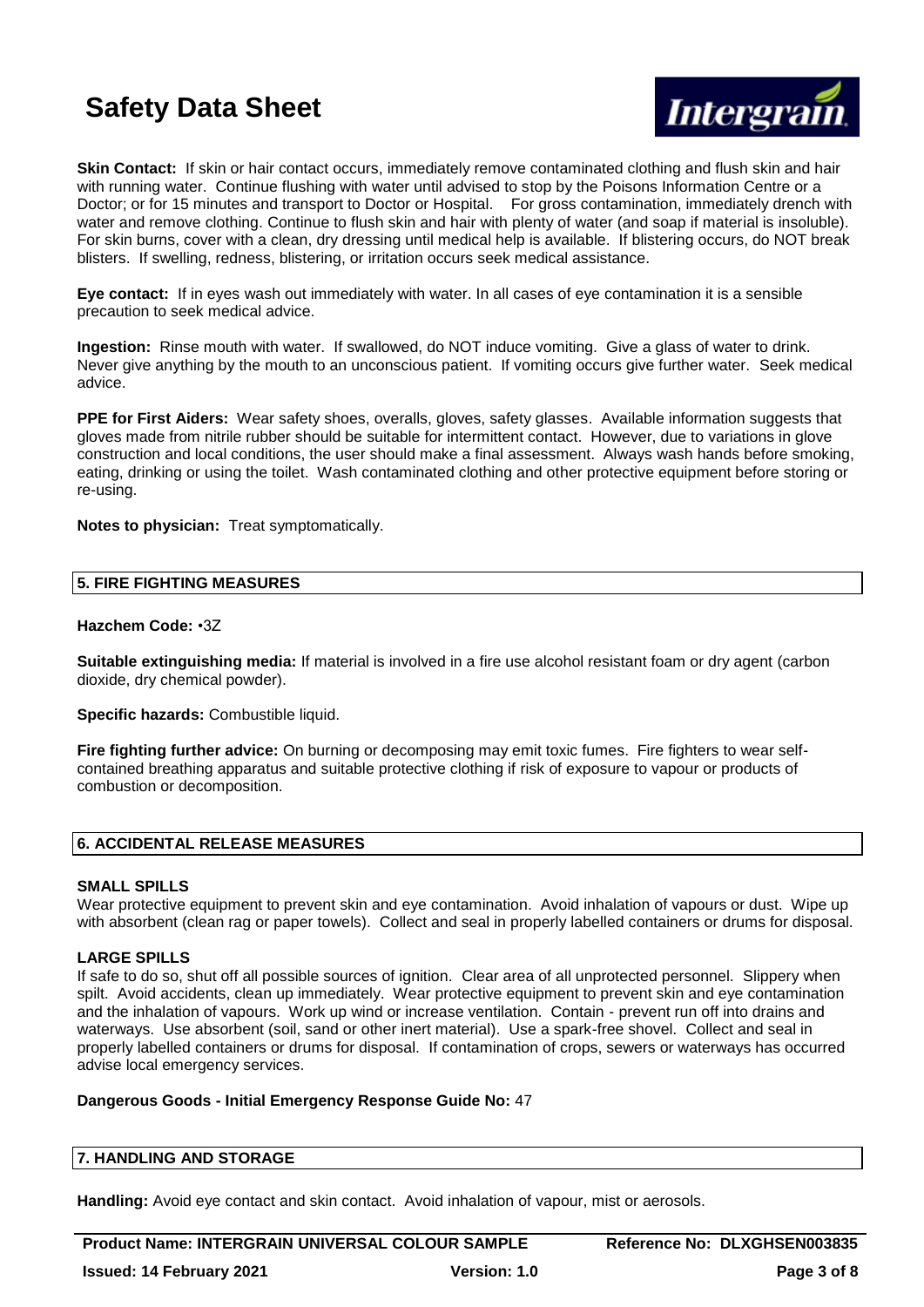

**Storage:** Store in a cool, dry, well-ventilated place and out of direct sunlight. Store away from foodstuffs. Store away from incompatible materials described in Section 10. Store away from sources of heat and/or ignition. Store locked up. Keep container standing upright. Keep containers closed when not in use - check regularly for leaks.

Classified as a C1 (COMBUSTIBLE LIQUID) for the purpose of storage and handling, in accordance with the requirements of AS 1940. Refer to State Regulations for storage and transport requirements.

This material is classified as a Class 9 Miscellaneous Dangerous Good as per the criteria of the "Australian Code for the Transport of Dangerous Goods by Road & Rail" and/or the "New Zealand NZS5433: Transport of Dangerous Goods on Land" and must be stored in accordance with the relevant regulations.

# **8. EXPOSURE CONTROLS / PERSONAL PROTECTION**

**National occupational exposure limits:** No value assigned for this specific material by Safe Work Australia.

**Biological Limit Values:** As per the "National Model Regulations for the Control of Workplace Hazardous Substances (Safe Work Australia)" the ingredients in this material do not have a Biological Limit Allocated.

**Engineering Measures:** Natural ventilation should be adequate under normal use conditions.

**Personal Protection Equipment:** SAFETY SHOES, OVERALLS, GLOVES, SAFETY GLASSES.

Wear safety shoes, overalls, gloves, safety glasses. Available information suggests that gloves made from nitrile rubber should be suitable for intermittent contact. However, due to variations in glove construction and local conditions, the user should make a final assessment. Always wash hands before smoking, eating, drinking or using the toilet. Wash contaminated clothing and other protective equipment before storing or re-using.

**Hygiene measures:** Keep away from food, drink and animal feeding stuffs. When using do not eat, drink or smoke. Wash hands prior to eating, drinking or smoking. Avoid contact with clothing. Avoid eye contact and skin contact. Avoid inhalation of vapour, mist or aerosols. Ensure that eyewash stations and safety showers are close to the workstation location.

## **9. PHYSICAL AND CHEMICAL PROPERTIES**

| Form:   | Liquid  |
|---------|---------|
| Colour: | Various |
| Odour:  | Solvent |

**Solubility:** Insoluble in water **Specific Gravity:** 0.8 - 0.9 **Relative Vapour Density (air=1):** >1 **Vapour Pressure (20 °C):** N Av Flash Point (°C): 563 **Flammability Limits (%):** N Av **Autoignition Temperature (°C):** N Av **Melting Point/Range (°C):** N Av **Boiling Point/Range (°C):** N Av **pH:** N App **Viscosity:**  $>21$  mm<sup>2</sup>/s @ 40 °C **Total VOC (g/Litre):** N Av

(Typical values only - consult specification sheet)  $N Av = Not available, N App = Not applicable$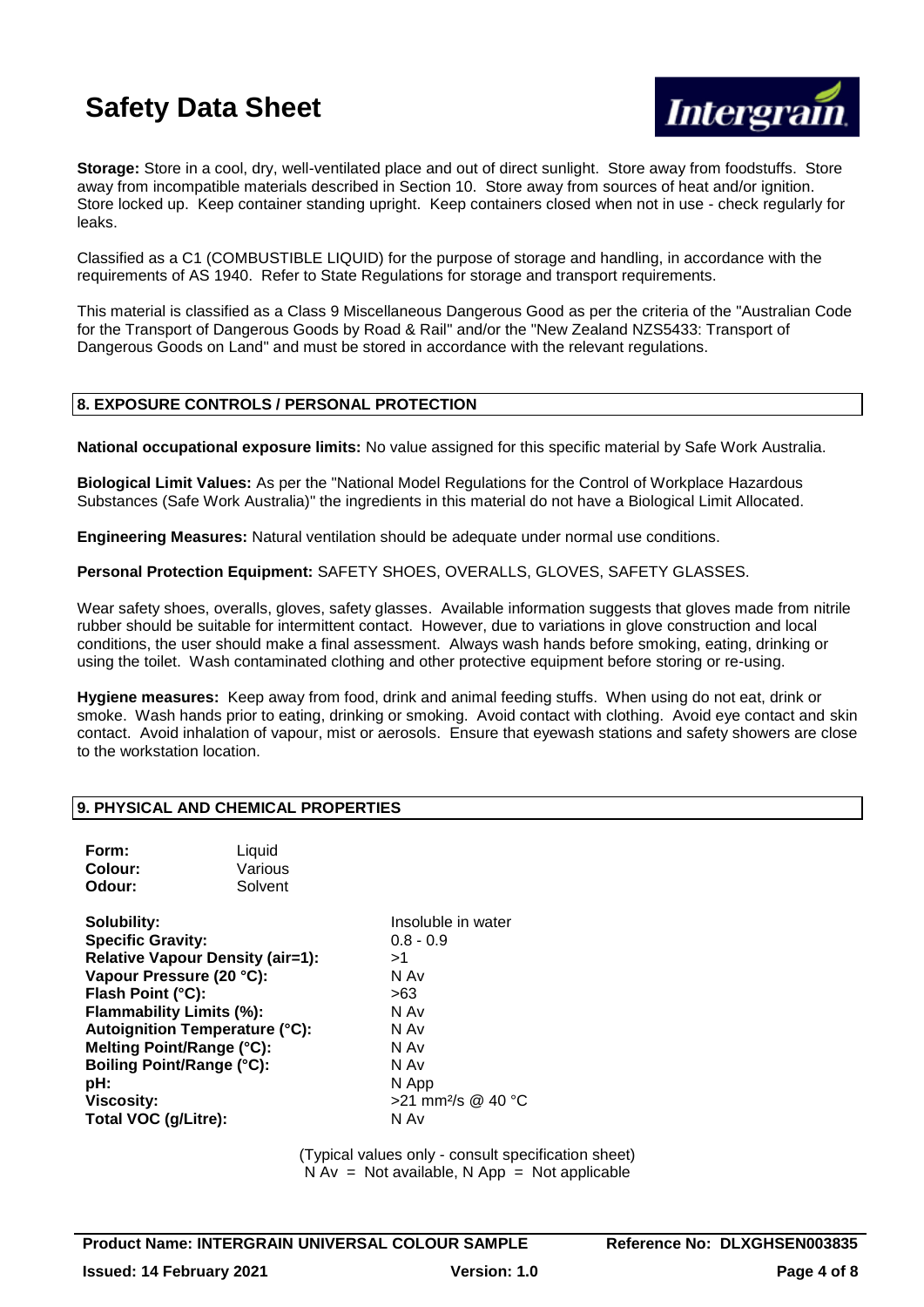

### **10. STABILITY AND REACTIVITY**

**Chemical stability:** This material is thermally stable when stored and used as directed.

**Conditions to avoid:** Elevated temperatures and sources of ignition.

**Incompatible materials:** Oxidising agents.

**Hazardous decomposition products:** Oxides of carbon and nitrogen, smoke and other toxic fumes.

**Hazardous reactions:** No known hazardous reactions.

#### **11. TOXICOLOGICAL INFORMATION**

No adverse health effects expected if the product is handled in accordance with this Safety Data Sheet and the product label. Symptoms or effects that may arise if the product is mishandled and overexposure occurs are:

#### **Acute Effects**

**Inhalation:** Material may be an irritant to mucous membranes and respiratory tract. Inhalation of vapour can result in headaches, dizziness and possible nausea. Inhalation of high concentrations can produce central nervous system depression, which can lead to loss of co-ordination, impaired judgement and if exposure is prolonged, unconsciousness.

**Skin contact:** Contact with skin will result in irritation.

**Ingestion:** Swallowing can result in nausea, vomiting and irritation of the gastrointestinal tract.

**Eye contact:** May be an eye irritant.

#### **Acute toxicity**

**Inhalation:** This material has been classified as non-hazardous. Acute toxicity estimate (based on ingredients): LC50 > 20.0 mg/L for vapours or LC50 > 5.0 mg/L for dust and mist or LC50 > 20,000 ppm for gas

**Skin contact:** This material has been classified as non-hazardous. Acute toxicity estimate (based on ingredients): >2,000 mg/Kg bw

**Ingestion:** This material has been classified as non-hazardous. Acute toxicity estimate (based on ingredients): >2,000 mg/Kg bw

**Corrosion/Irritancy:** Eye: this material has been classified as not corrosive or irritating to eyes. Skin: this material has been classified as a Category 2 Hazard (reversible effects to skin).

**Sensitisation:** Inhalation: this material has been classified as not a respiratory sensitiser. Skin: this material has been classified as not a skin sensitiser.

**Aspiration hazard:** This material has been classified as non-hazardous.

**Specific target organ toxicity (single exposure):** This material has been classified as a Category 3 Hazard. Exposure via inhalation may result in depression of the central nervous system.

#### **Chronic Toxicity**

**Mutagenicity:** This material has been classified as non-hazardous.

**Carcinogenicity:** This material has been classified as non-hazardous.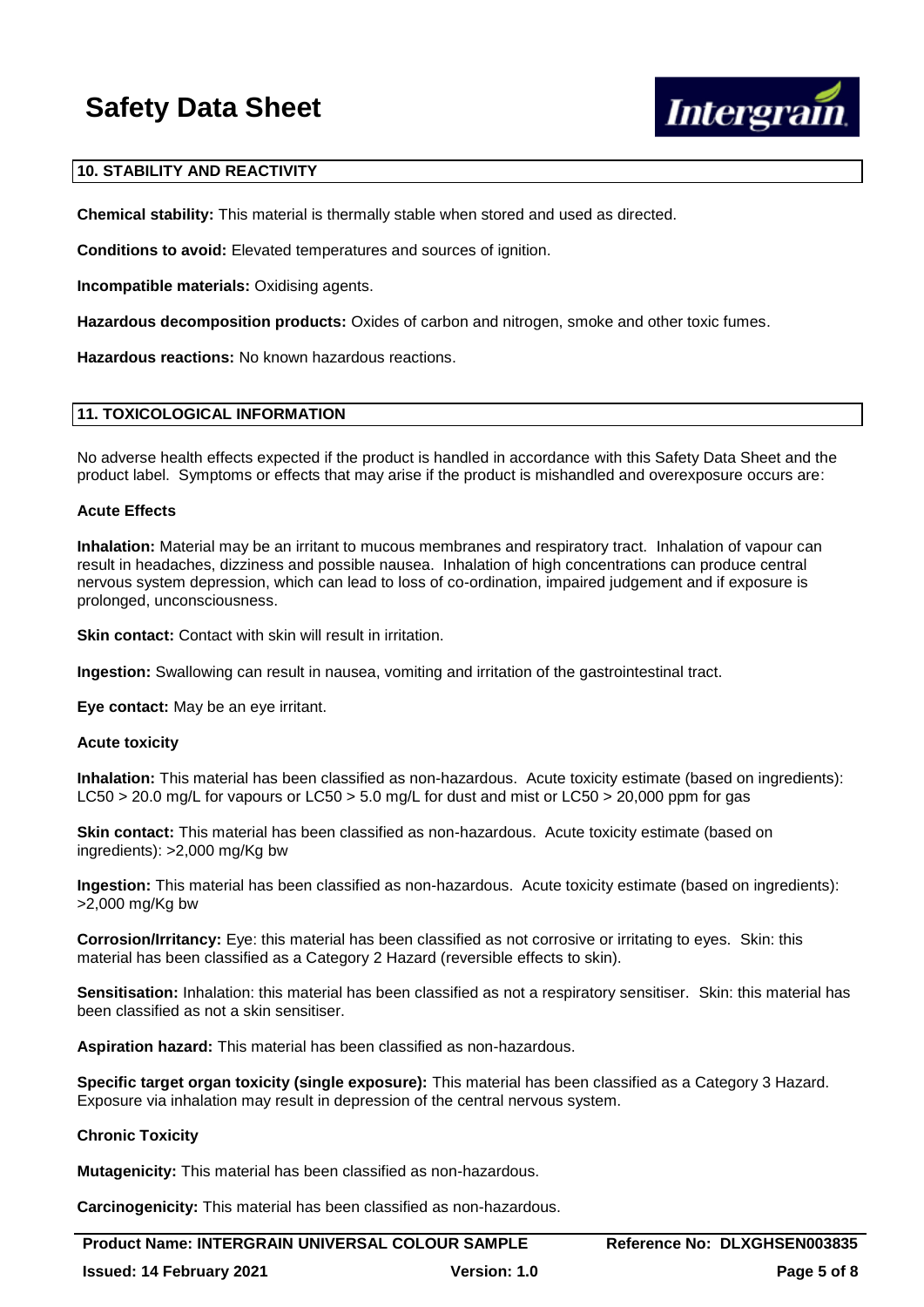

**Reproductive toxicity (including via lactation):** This material has been classified as non-hazardous.

**Specific target organ toxicity (repeat exposure):** This material has been classified as non-hazardous.

# **12. ECOLOGICAL INFORMATION**

Avoid contaminating waterways.

**Acute aquatic hazard:** This material has been classified as non-hazardous. Acute toxicity estimate (based on ingredients): >100 mg/L

**Long-term aquatic hazard:** This material has been classified as non-hazardous. Non-rapidly or rapidly degradable substance for which there are adequate chronic toxicity data available OR in the absence of chronic toxicity data, Acute toxicity estimate (based on ingredients): >100 mg/L, where the substance is not rapidly degradable and/or BCF  $<$  500 and/or log  $K_{ow}$   $<$  4.

**Ecotoxicity:** No information available.

**Persistence and degradability:** No information available.

**Bioaccumulative potential:** No information available.

**Mobility:** No information available.

## **13. DISPOSAL CONSIDERATIONS**

Persons conducting disposal, recycling or reclamation activities should ensure that appropriate personal protection equipment is used, see "Section 8. Exposure Controls and Personal Protection" of this SDS.

If possible material and its container should be recycled. If material or container cannot be recycled, dispose in accordance with local, regional, national and international Regulations.

#### **14. TRANSPORT INFORMATION**

## **ROAD AND RAIL TRANSPORT**

Classified as Dangerous Goods by the criteria of the "Australian Code for the Transport of Dangerous Goods by Road & Rail" and the "New Zealand NZS5433: Transport of Dangerous Goods on Land".

Australian Special Provisions; AU01: Environmentally Hazardous Substances meeting the description of UN 3077 or UN 3082 are not subject to this Code (ADG 07) when transported by road or rail in;

- (c) packagings that do not incorporate a receptacle exceeding 500 Kg (L); or
- (d) IBCs.



| 3082       |
|------------|
| g          |
| Ш          |
| $\cdot 37$ |
| 47         |
|            |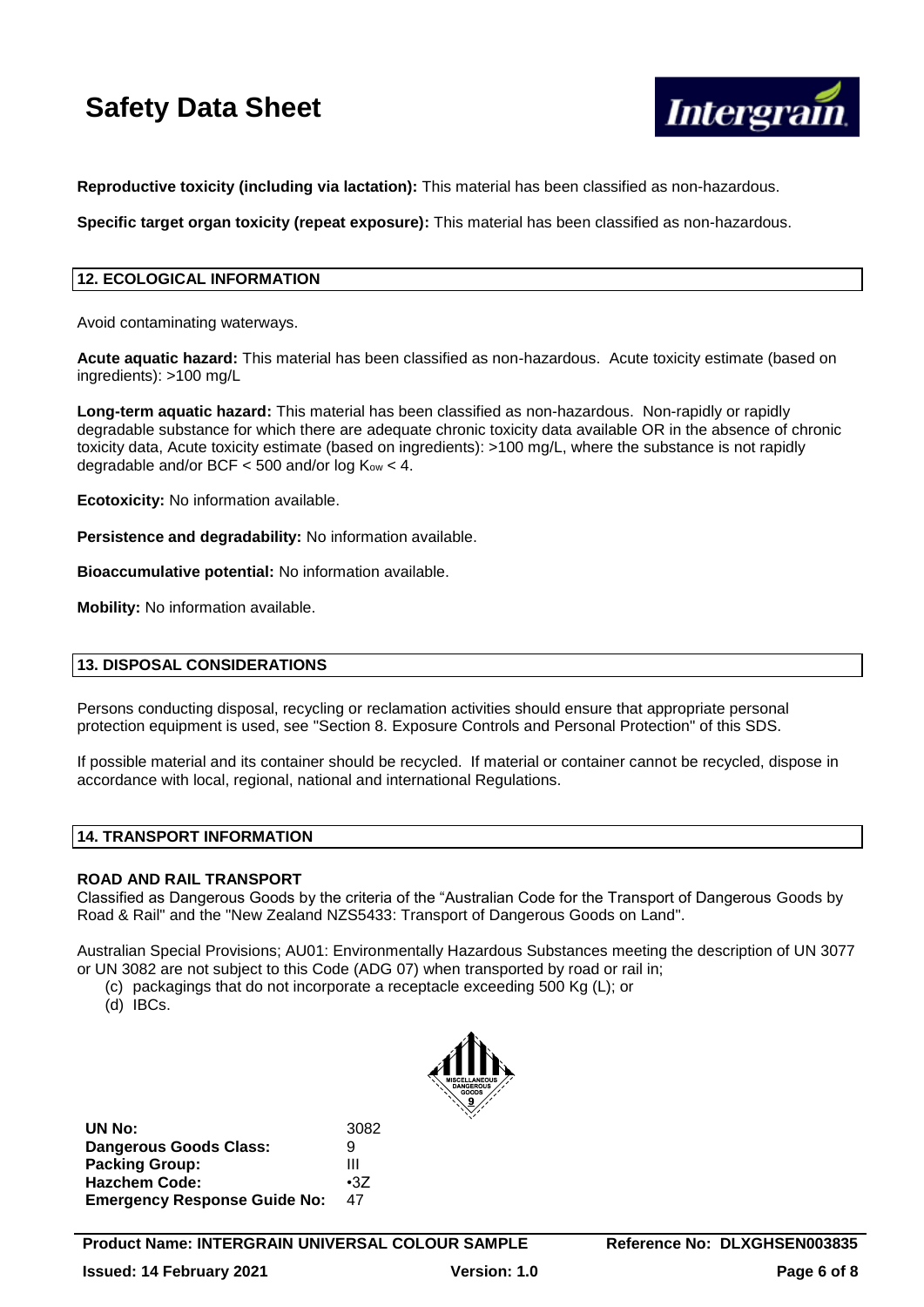

**Proper Shipping Name:** ENVIRONMENTALLY HAZARDOUS SUBSTANCE, LIQUID, N.O.S. (HYDROCARBON SOLVENT)

**Segregation Dangerous Goods:** Not to be loaded with explosives (Class 1). Note 1: Materials that are fire risks are incompatible with oxidising agents (Class 5.1) or organic peroxides (Class 5.2). Exemptions may apply.

### **MARINE TRANSPORT**

Classified as Dangerous Goods by the criteria of the International Maritime Dangerous Goods Code (IMDG Code) for transport by sea. This material is classified as a Marine Pollutant (P) according to the International Maritime Dangerous Goods Code.



| UN No:                       | 3082                                                                         |
|------------------------------|------------------------------------------------------------------------------|
| Dangerous Goods Class:       | 9                                                                            |
| <b>Packing Group:</b>        | Ш                                                                            |
| <b>Proper Shipping Name:</b> | ENVIRONMENTALLY HAZARDOUS SUBSTANCE, LIQUID,<br>N.O.S. (HYDROCARBON SOLVENT) |

#### **AIR TRANSPORT**

Classified as Dangerous Goods by the criteria of the International Air Transport Association (IATA) Dangerous Goods Regulations for transport by air.



**UN No:** 3082 **Dangerous Goods Class:** 9 **Packing Group:** III

**Proper Shipping Name:** ENVIRONMENTALLY HAZARDOUS SUBSTANCE, LIQUID, N.O.S. (HYDROCARBON SOLVENT)

#### **15. REGULATORY INFORMATION**

**This material is not subject to the following international agreements:**

Montreal Protocol (Ozone depleting substances)

The Stockholm Convention (Persistent Organic Pollutants) The Rotterdam Convention (Prior Informed Consent)

Basel Convention (Hazardous Waste)

International Convention for the Prevention of Pollution from Ships (MARPOL)

#### **This material/constituent(s) is covered by the following requirements:**

• All components of this product are listed on or exempt from the Australian Inventory of Industrial Chemicals (AIIC).

**Product Name: INTERGRAIN UNIVERSAL COLOUR SAMPLE Reference No: DLXGHSEN003835**

**Issued: 14 February 2021 Version: 1.0 Page 7 of 8**